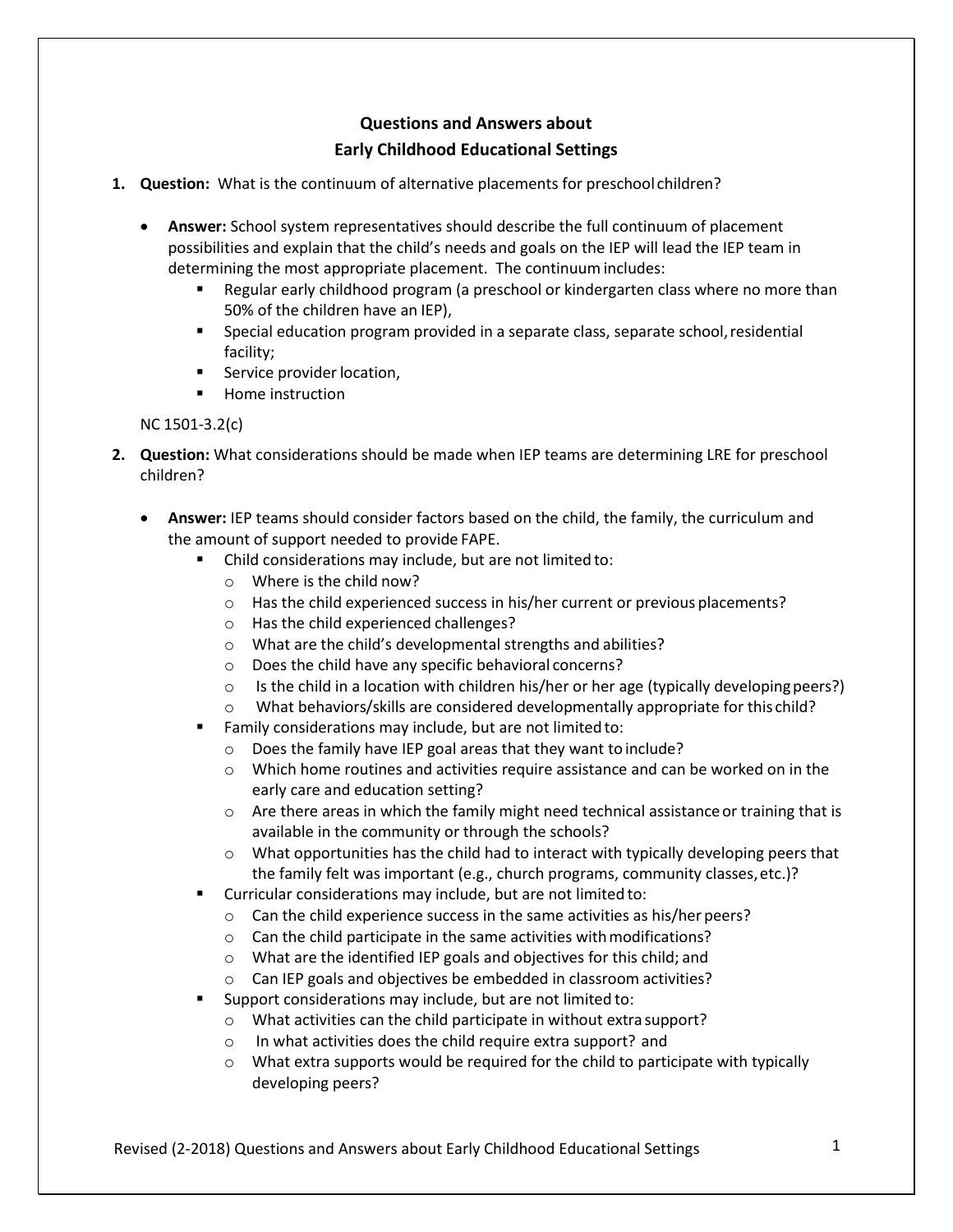- **3. Question:** What is the definition of a Regular Early Childhood Program or classroom?
	- **Answer:** A Regular Early Childhood Program (RECP) class is one in which at least 50% of the children enrolled in the class are nondisabled and do not have an IEP.
- **4. Question:** Do we count children with Speech Only IEPs count in the total of disabled children when determining if a class qualifies as RECP?
	- **Answer:** Yes. Children who qualify for special education under the category of Speech Impaired are counted as a child with a disability in a classroommakeup.
- **5. Question:** When determining the setting on the IEP we have to identify if services are provided in the RECP setting or in another location. What is the distinction between these twosettings?
	- **Answer:** Services that are considered to be in the regular early childhood program are those that occur in the class the majority of the time. While occasional pull-out sessions may be necessary, the majority of specialized instruction is conducted in a collaborative manner with the teaching staff. In the event that a child receives some of the specialized services in the RECP class and some in another location, IEP teams must determine where the majority of special education and related serves are provided.
- **6. Question**: How do IEP teams determine the LRE placement for a preschool child who is not enrolled in a preschool or childcare program?
	- **Answer:** In determining the educational placement of a child with a disability, including a preschool child with a disability, each public agency must ensure that-
		- (a) The placement decision-
			- (1) Is made by a group of persons, including the parents, and other persons knowledgeable about the child, the meaning of the evaluation data, and the placement options; and
			- (2) Is made in conformity with the LRE provisions under §300.114 through 300.118.
		- (b) The child placement-
			- (1) is determined at least annually;
			- (2) Is based on the child's IEP; and
			- (3) Is as close as possible to the child's home;
		- (c) Unless the IEP of a child with a disability requires some other arrangement, the childis educated in the school that he or she would attend if nondisabled;
		- (d) In selecting the LRE, consideration is given to any potential harmful effect on the child or on the quality of services that he or she needs; and
		- (e) A child with a disability is not removed from education in age appropriate regular classrooms solely because of needed modifications in the general education curriculum.

Authority: 20 U.S.C 1412(z)(5)); 34 CFR §300.116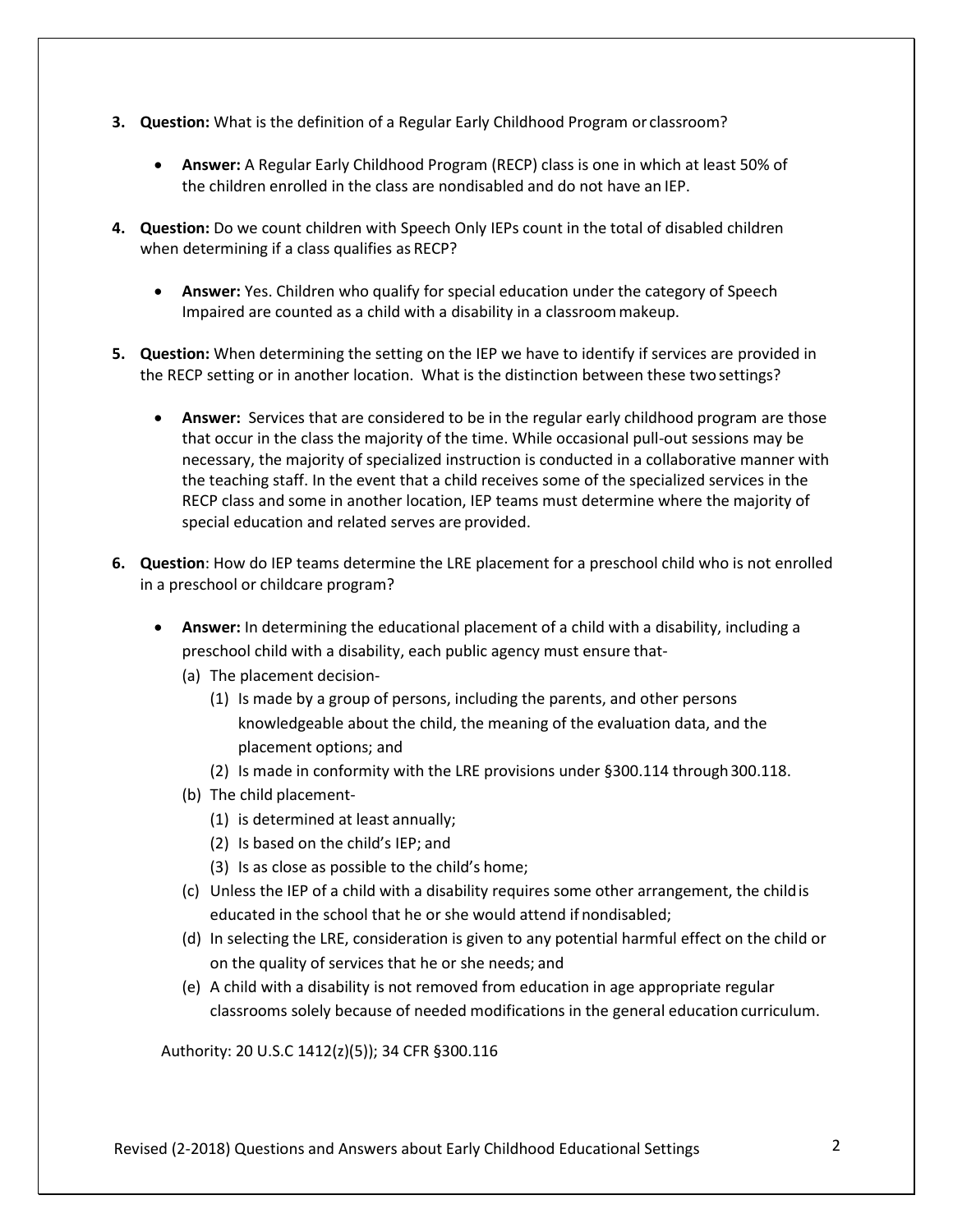- **7. Question:** What are some possible programming options in North Carolina within the continuum of alternative placements in which the child could receive preschool services that may be considered by the IEP team? NC 1501-3.2(c)
	- **Answer:** Some regular early childhood programming optionsinclude:
		- Kindergarten
		- State-funded NC PreK program
		- Head Start
		- Child care
		- Community preschool program
		- Blended classrooms
- **8. Question**: What if the school district says there is no room in the program for thechild?
	- **EXEDERA Answer:** State and federal regulations require school districts to serve children who are eligible for preschool services when they are deemed eligible for special education and related services. Placement decisions must be based on the needs of the child, not availability. NC 1501-4.4(b)
- **9. Question:** When would the LEA be responsible for paying tuition in a communityprogram?
	- **Answer:** If an LEA cannot provide the services necessary for a free appropriate public education (FAPE) in its program, it is required to provide another appropriate setting that will. This can be at a private school, child care or facility, or in another LEA, but the LEA of residence is responsible for the cost. NC 1501-2.1
- **10. Question**: If we serve a child in a small play group setting for short periods of time is that considered to be a class or a service provider location setting?
	- **Answer**: If a child does not attend any other regular early childhood program and is transported to a specific location for short periods of time to receive his/her special education and related services in a small group that does not have a general education curriculum in place, then the setting would fit the description of a service provider location (in which special education services are provided).
- **11. Question:** How should the LEA interpret excess cost requirements (34 CRF § 300.202) for IDEA Part B section 619 and 611 funds when considering the cost of placement for a preschool child with a disability in a regular early childhood program?
	- **Answer**: In general, LEAs must use IDEA Part B section 619 and 611 funds to pay the excess costs of providing special education and related services to children with disabilities ages three through five. Such costs may include salaries for the appropriately licensed teacher and administrators; related service providers; materials and supplies for use with preschool children with disabilities; professional development for special education and general education teachers who teach preschool children with disabilities, and specialized equipment or devices to assist preschool children with disabilities (34 CFR §§300.202 and 300.800). However, because North Carolina does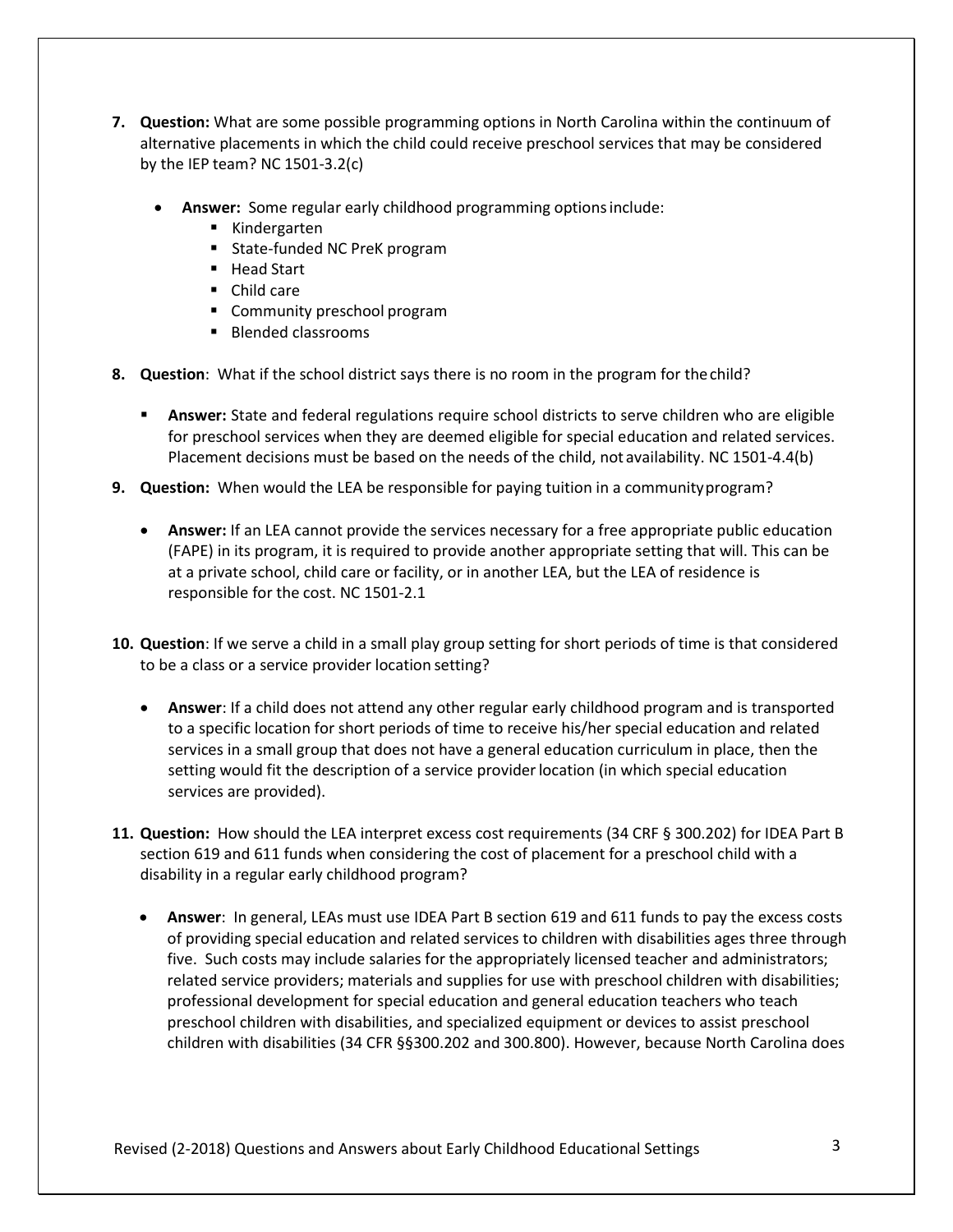not have universal preschool for 3, 4, and 5 year olds and because the existing preschool programs for nondisabled children are based on eligibility criteria defined on the risk status of the child and family, and because these programs cannot provide services for all "at-risk" children in North Carolina, the use of local, state and IDEA section 619 and 611 funds may be used to ensure FAPE for eligible preschool children with disabilities. An LEA may use available local and state funds (e.g., PRC 032, PRC 063) and then IDEA part B 619 and 611 funds to pay for the cost of placement for a child with a disability in the state or federally funded preschool program.. LEAs are encouraged to develop agreements with the Title I, NC Pre-K, and Head Start programs that outline how classroom slots may be funded and saved for newly identified children so that the LEA may offer the full continuum of services throughout the year.

- **12. Question:** A child is made eligible for a regular early childhood class placement in the Head Start, Title I Preschool, or NC Pre-K program because the child and family meet the eligibility criteria for that program and there was availability in the program. The child is then referred for an evaluation and is determined to be eligible for special education and related services. The IEP team decides that the child will continue to make adequate progress in the current regular early childhood program and potentially close the gap in his/her development given special education and related services provided in that program. Therefore, the current placement constitutes the least restrictive environment. What is the local education agencies fiscal responsibility for the cost of the child's attendance in the program?
	- **Answer:** Unless the child's IEP requires some other arrangement, the child is educated in the school/class that he/she would attend if nondisabled. In addition, the placement team, which includes the child's parent and may include the child's current teacher, must consider any potential harmful effect on the child and on the quality of services that he or she needs before removing the child from the current regular public preschool setting to another more restrictive setting (34 CFR §300.116(d). The LEA must pay for all of the costs associated with the provision of special education and related service in the LRE, as stated in the child's IEP (34 CFR §§300.145 through 300.147). If the classroom BK teacher, who is funded by the state of federal preschool program, also provides the special education services, then the LEA should develop a plan for paying portion of that teacher's salary.
- **13. Question**: A child is parentally placed in a tuition based private child care program due to the parent's need for child care. The class is not a NC Pre-K class. The child is then referred for an evaluation and is determined to be eligible for special education and related services. The child is making adequate progress in the current setting. The IEP team identifies that the current child care program instructional practices and curriculum comply with North Carolina's Foundations for Early Learning and Development (standards). Therefore, the IEP team decides that the child will continue to make adequate progress in the current regular early childhood program and potentially close the gap in his/her development given itinerant special education and related services provided in that program. Therefore, the current placement constitutes the least restrictive environment. What is the LEA's financial responsibility for the cost of the child's attendance in the program?
	- **Answer:** The LEA responsible for providing a Free and Appropriate Public Education to the child must pay for all of the costs associated with the provision of special education and related service in the LRE, as stated in the child's IEP (34 CFR §§300.145 through 300.147).